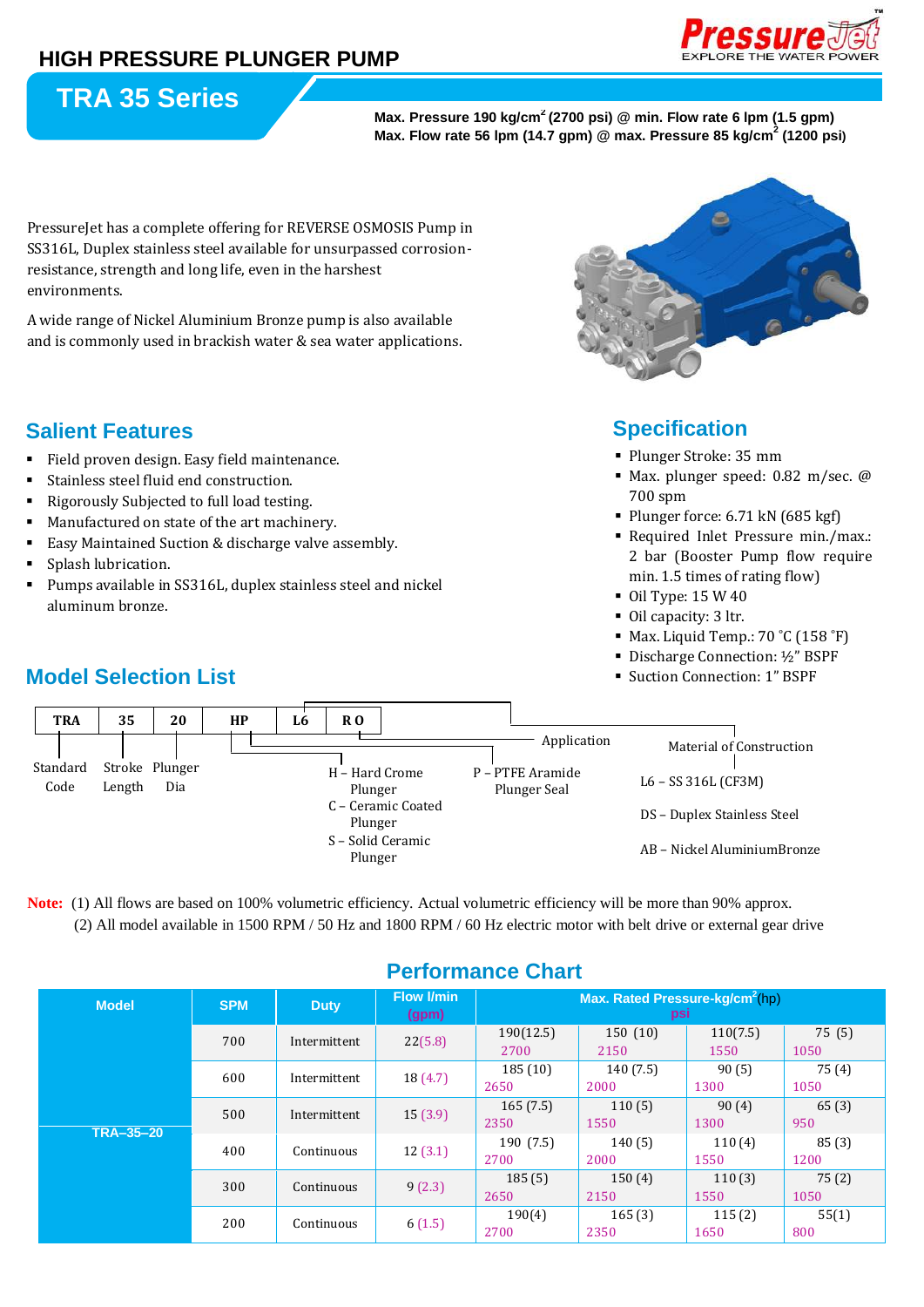

# **TRA 35 Series**

**Max. Pressure 190 kg/cm<sup>2</sup>(2700 psi) @ min. Flow rate 6 lpm (1.5 gpm) Max. Flow rate 56 lpm (14.7 gpm) @ max. Pressure 85 kg/cm<sup>2</sup> (1200 psi)**

| <b>TRA-35-22</b> | 700 | Intermittent      | 26(6.8)  | 185(15)           | 160(12.5)        | 130 (10)       | 95 (7.5)      |
|------------------|-----|-------------------|----------|-------------------|------------------|----------------|---------------|
|                  |     |                   |          | 2650              | 2300             | 1850           | 1350          |
|                  | 600 | Intermittent      | 22(5.8)  | 185 (12.5)        | 150(10)          | 115(7.5)       | 75(5)         |
|                  |     |                   |          | 2650              | 2150             | 1650           | 1050          |
|                  | 500 | Intermittent      | 19(5)    | 185 (12.5)        | 175 (10)         | 130 (7.5)      | 85(5)         |
|                  |     |                   |          | 2650              | 2500             | 1850           | 1200          |
|                  | 400 | Continuous        | 15(3.9)  | 185 (10)          | 165(7.5)         | 110(5)         | 90(4)         |
|                  |     |                   |          | 2650              | 2350             | 1550           | 1300          |
|                  | 300 | Continuous        | 11(2.9)  | 185 (7.5)<br>2650 | 150(5)<br>2150   | 120(4)<br>1700 | 90(3)<br>1300 |
|                  |     |                   |          | 185 (4)           | 145(3)           | 95(2)          | 45(1)         |
|                  | 200 | Continuous        | 7(1.8)   | 2650              | 2050             | 1350           | 650           |
|                  |     |                   |          | 140 (15)          | 120 (12.5)       | 100(10)        | 75 (7.5)      |
|                  | 700 | Intermittent      | 34(8.9)  | 2000              | 1700             | 1400           | 1050          |
|                  |     |                   | 29(7.6)  | 140 (12.5)        | 115(10)          | 85 (7.5)       | 55(5)         |
|                  | 600 | Intermittent      |          | 2000              | 1650             | 1200           | 800           |
|                  |     |                   | 24(6.3)  | 140(10)           | 105(7.5)         | 70(5)          | 55(4)         |
|                  | 500 | Intermittent      |          | 2000              | 1500             | 1000           | 800           |
| <b>TRA-35-25</b> |     |                   | 19(5)    | 140 (10)          | 130(7.5)         | 85(5)          | 70 (4)        |
|                  | 400 | Continuous        |          | 2000              | 1850             | 1200           | 1000          |
|                  | 300 | Continuous        | 14(3.7)  | 140(7.5)          | 120(5)           | 95(4)          | 70 (3)        |
|                  |     |                   |          | 2000              | 1700             | 1350           | 1000          |
|                  | 200 | Continuous        | 9(2.3)   | 140(4)            | 110(3)           | 75(2)          | 35(1)         |
|                  |     |                   |          | 2000              | 1550             | 1050           | 500           |
|                  | 700 | Intermittent      | 43(11.3) | 115(15)           | 95 (12.5)        | 75 (10)        | 55 (7.5)      |
|                  |     |                   |          | 1650              | 1350             | 1050           | 800           |
|                  | 600 | Intermittent      | 36(9.5)  | 115 (12.5)        | 90(10)           | 70 (7.5)       | 45(5)         |
|                  |     |                   |          | 1650              | 1300             | 1000           | 650           |
|                  | 500 | Intermittent      | 30(7.9)  | 110(10)           | 80 (7.5)         | 55(5)          | 45(4)         |
| <b>TRA-35-28</b> |     |                   | 24(6.3)  | 1650              | 1150             | 800            | 650           |
|                  | 400 | Continuous        |          | 115(10)<br>1650   | 105(7.5)<br>1500 | 70(5)<br>1000  | 55(4)<br>800  |
|                  |     | Continuous        | 18(4.7)  | 115(7.5)          | 90(5)            | 75 (4)         | 55(3)         |
|                  | 300 |                   |          | 1650              | 1300             | 1050           | 800           |
|                  |     | Continuous        | 12(3.1)  | 115(4)            | 85(3)            | 55(2)          | 30(1)         |
|                  | 200 |                   |          | 1650              | 1200             | 800            | 450           |
|                  |     |                   | 49(12.9) | 100(15)           | 85 (12.5)        | 65 (10)        | 50(7.5)       |
|                  | 700 | Intermittent      |          | 1400              | 1200             | 950            | 700           |
| TRA-35-30        | 600 | Intermittent      | 42(11)   | 100 (12.5)        | 80(10)           | 60(7.5)        | 40(5)         |
|                  |     |                   |          | 1400              | 1150             | 850            | 550           |
|                  | 500 | Intermittent      |          | 95(10)            | 70 (7.5)         | 45(5)          | 35(4)         |
|                  |     |                   | 35(9.2)  | 1350              | 1000             | 650            | 500           |
|                  | 400 | Continuous        | 28(7.4)  | 100(10)           | 90 (7.5)         | 60(5)          | 45(4)         |
|                  |     |                   |          | 1400              | 1300             | 850            | 650           |
|                  | 300 | Continuous        | 21(5.5)  | 100(7.5)          | 80(5)            | 65(4)          | 45(3)         |
|                  |     | 200<br>Continuous |          | 1400              | 1150             | 950            | 650           |
|                  |     |                   | 14(3.7)  | 95 (4)            | 70(3)            | 45(2)          | 25(1)         |
|                  |     |                   |          | 1350              | 1000             | 650            | 350           |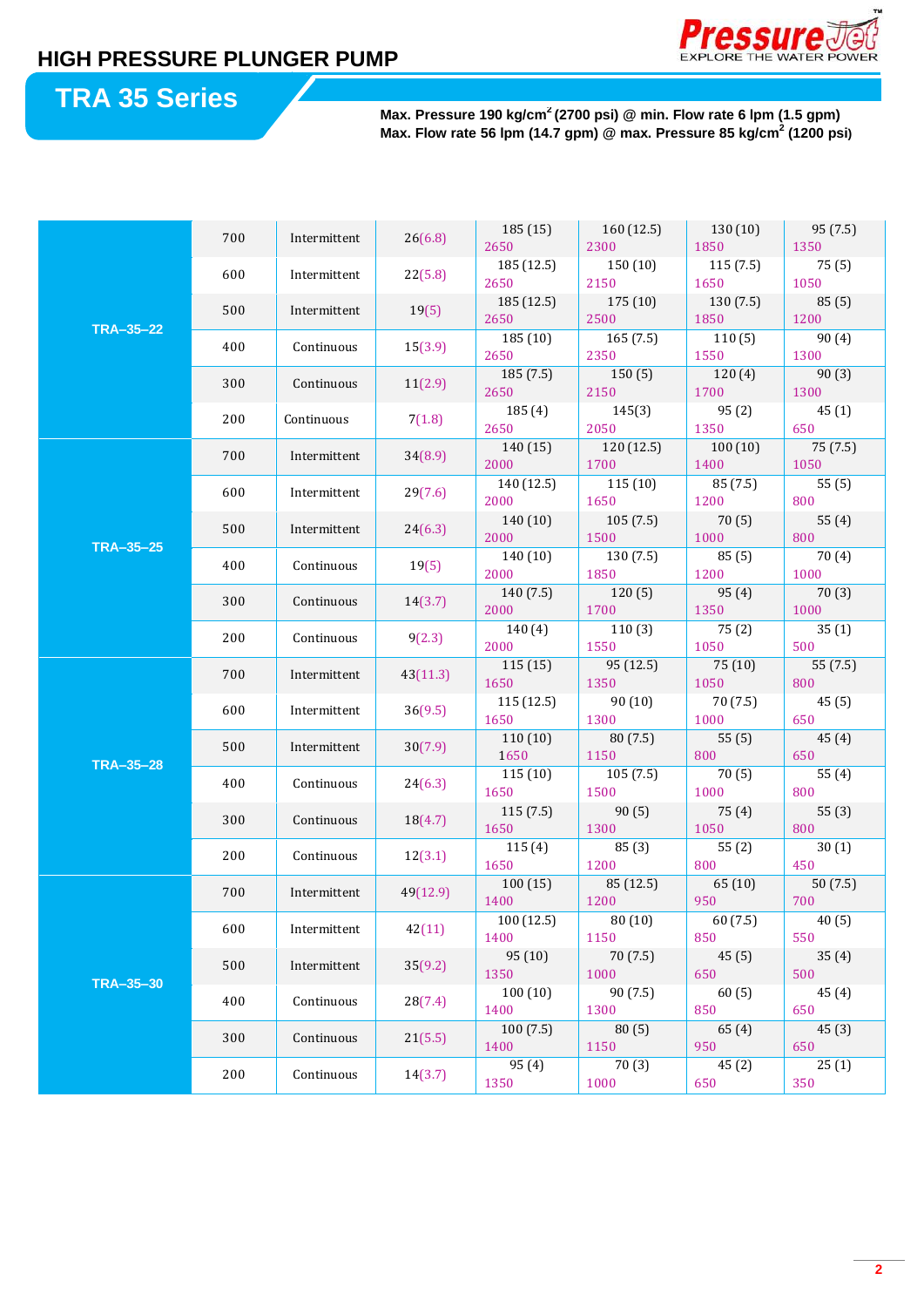

# **TRA35 Series**

**Max. Pressure 190 kg/cm<sup>2</sup>(2700 psi) @ min. Flow rate 6lpm (1.5 gpm) Max. Flow rate 56lpm (14.7 gpm) @ max. Pressure 85 kg/cm<sup>2</sup> (1200 psi)**

| TRA-35-32 | 700               | Intermittent | 56(14.7) | 85 (15)   | 75 (12.5) | 60(10)  | 45 (7.5) |
|-----------|-------------------|--------------|----------|-----------|-----------|---------|----------|
|           |                   |              |          | 1200      | 1050      | 850     | 650      |
|           | 600               | Intermittent | 48(12.6) | 85 (12.5) | 70(10)    | 50(7.5) | 35(5)    |
|           |                   |              |          | 1200      | 1000      | 700     | 500      |
|           | 500               | Intermittent | 40(10.5) | 85(10)    | 60(7.5)   | 40(5)   | 30(4)    |
|           |                   |              |          | 1200      | 850       | 550     | 450      |
|           | 400               | Continuous   | 32(8.4)  | 85(10)    | 75 (7.5)  | 50(5)   | 40(4)    |
|           |                   |              |          | 1200      | 1050      | 700     | 550      |
|           | 300               | Continuous   | 24(6.3)  | 85 (7.5)  | 70(5)     | 55(4)   | 40(3)    |
|           |                   |              |          | 1200      | 1000      | 800     | 550      |
|           | 200<br>Continuous |              | 16(4.2)  | 85(4)     | 60(3)     | 40(2)   | 20(1)    |
|           |                   |              |          | 1200      | 850       | 550     | 300      |



## **Applications**





**R O pump for Effluent Recycle R O pump for Food & Beverages Plant R O pump for Resorts**